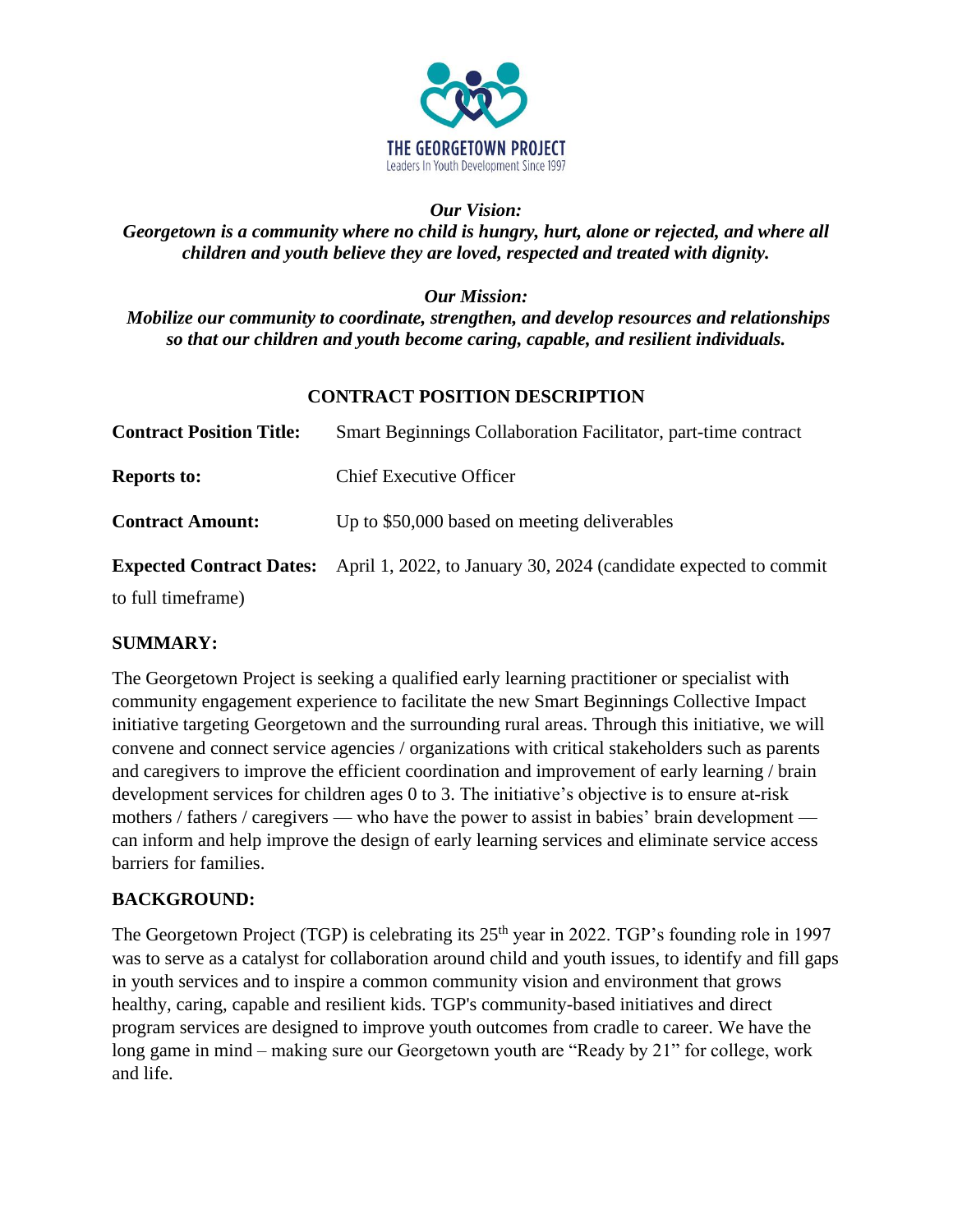Through our leadership of the TGP Collaborative for Children & Youth and consultation with other community partners, we have identified a service delivery gap for early learning programming for children in their first 1,000 days. Our goal is to promote and coordinate services that strengthen the emotional attachment and bonds between caregivers and babies from the earliest opportunities.

## **Expected Deliverables:**

- Work closely with Chief Executive Office for orientation of local early learning landscape and community organizations/agencies involved
- Formalize commitments with partners to actively engage and participate in the planning and Collective Impact process
- Engage parents and caregivers as stakeholders in the Smart Beginnings Collective Impact initiative with a common agenda to improve the availability and quality of early learning services for children ages 0 to 3
- Coordinate and facilitate focus groups with parents of young children and other constituents
- Record community and stakeholder feedback
- Conduct a research-based literature review and summarize findings to inform next steps in strengthening early learning opportunities in Georgetown and surrounding Williamson County rural areas
- Compile and document findings from the Collective Impact initiative including possible collaborative funding development strategies
- Assist Grants and Finance Coordinator with documenting grant expenses and compiling grant reports

# **Qualifications and Skills Requirements:**

- Bachelor's degree in human services, early childhood education or related field required; Master's degree preferred
- Equivalent of 5-10 years' experience in an early education environment, early education teaching experience, pediatric nursing or in a non-profit social service agency serving youth and families
- Prefer candidate to already reside in Georgetown or Williamson County and have record of involvement in local youth-based initiatives
- Ability to foster collaboration among a diverse roster of service providers and family representatives
- Public speaking comfortability
- Computer skills, including proficiency in Microsoft Office, databases, research techniques etc.
- Capability to use virtual meeting platforms such as Zoom
- Detail oriented with strong organizational and time management skills
- Ability to work independently and exercise sound judgment
- Ability to handle multiple priorities and tasks simultaneously in a fast-paced environment
- Strong oral and written communication skills
- $\bullet$  Understands the value of community partnerships